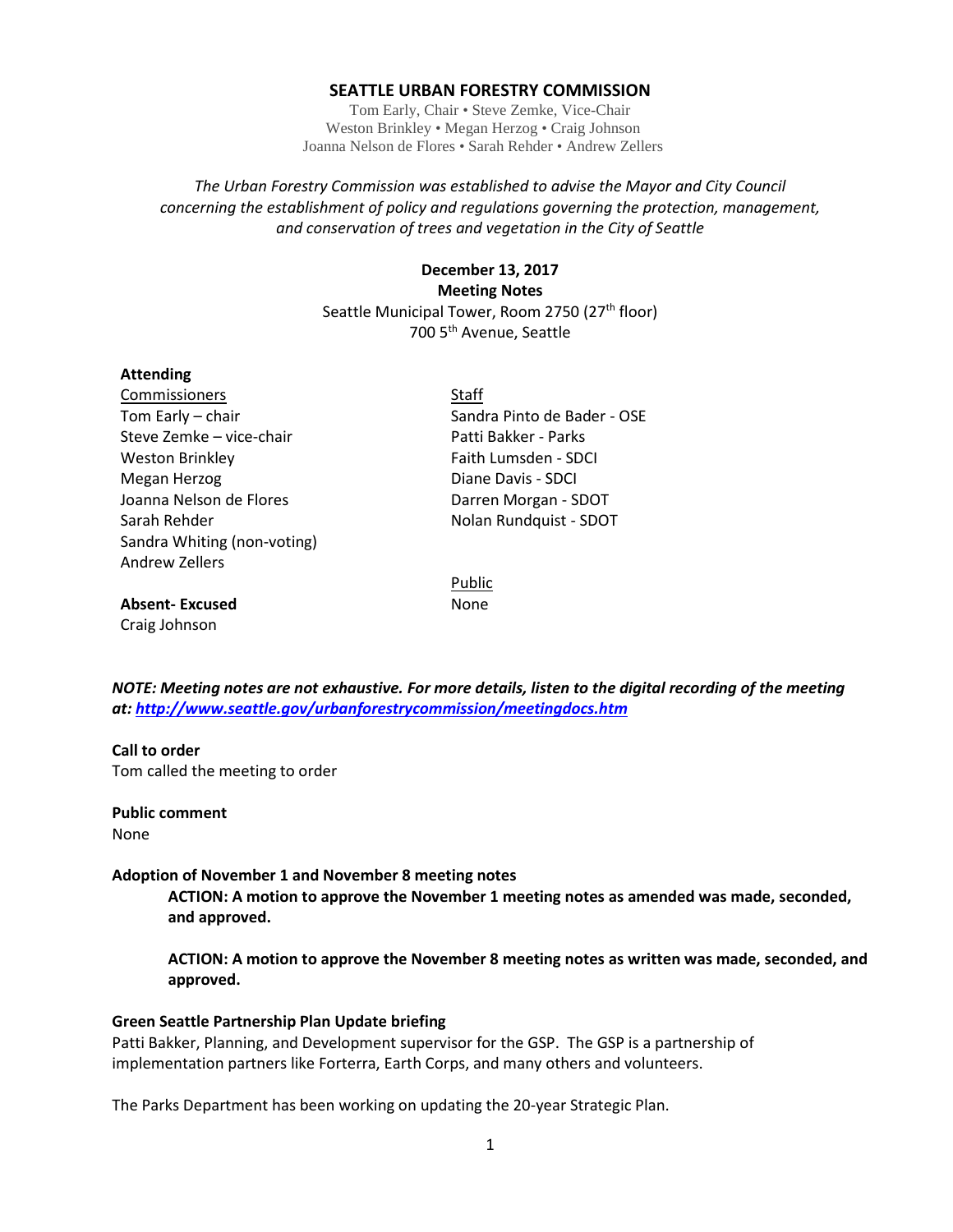Goals for the 10-year update

- Reflect on where we are today
- Celebrate our accomplishments
- Identify how to reach the original goal by 2025
- Plan for the future beyond 2025

The vision of the original GSP plan was to promote a livable city by re-establishing and maintaining healthy forested parklands throughout Seattle. The goal of the updated plan is to contribute to a livable city by ensuring healthy urban forests in Seattle.

UFC question/comment: who has to approve the plan update? Answer: this update document was approved by Parks Superintendent.

The Problem:

- Invasive plants and declining tree canopy
- Increasing urban density
- Maintaining our success
- Increasing public awareness.

# The Solution:

The GSP is the solution to these issues, with the following goals:

- Restoration: to restore 2,500 forested parkland acres by 2025
- Community: to galvanize an informed, involved, and active community
- Resources: to ensure long term maintenance and sustainability

GSP is a citywide effort, in addition to partner organizations, multiple departments and programs are involved, including: SDOT, OSE, City Light, SPU, and Parks.

To date, 1,300 acres are in the process of being restored; the community has invested 935,000 volunteer hours in 80+ parks.

Other elements of the plan update include:

Implementation:

- Organization: Seattle Parks, Parks District, Partner Organizations, Advisory committees, youth engagement, forest steward representation, reporting, transparency and assessments.
- Neighborhood focus

Restoration:

- Redefining urban forest assessments
- Updating threshold values to determine Phase IV enrollment
- Efforts still to be undertaken:
	- o Cost variability and efficiencies
	- o Challenging sites
	- o New best management practices and updated regularly (especially for slopes and wetlands)
	- o Refined prioritization

UFC question/comment: have the Phase IV requirements changed?

Answer: originally, they were not clearly established. Now they have additional parameters to classify acres as being in Phase IV.

Projecting into the future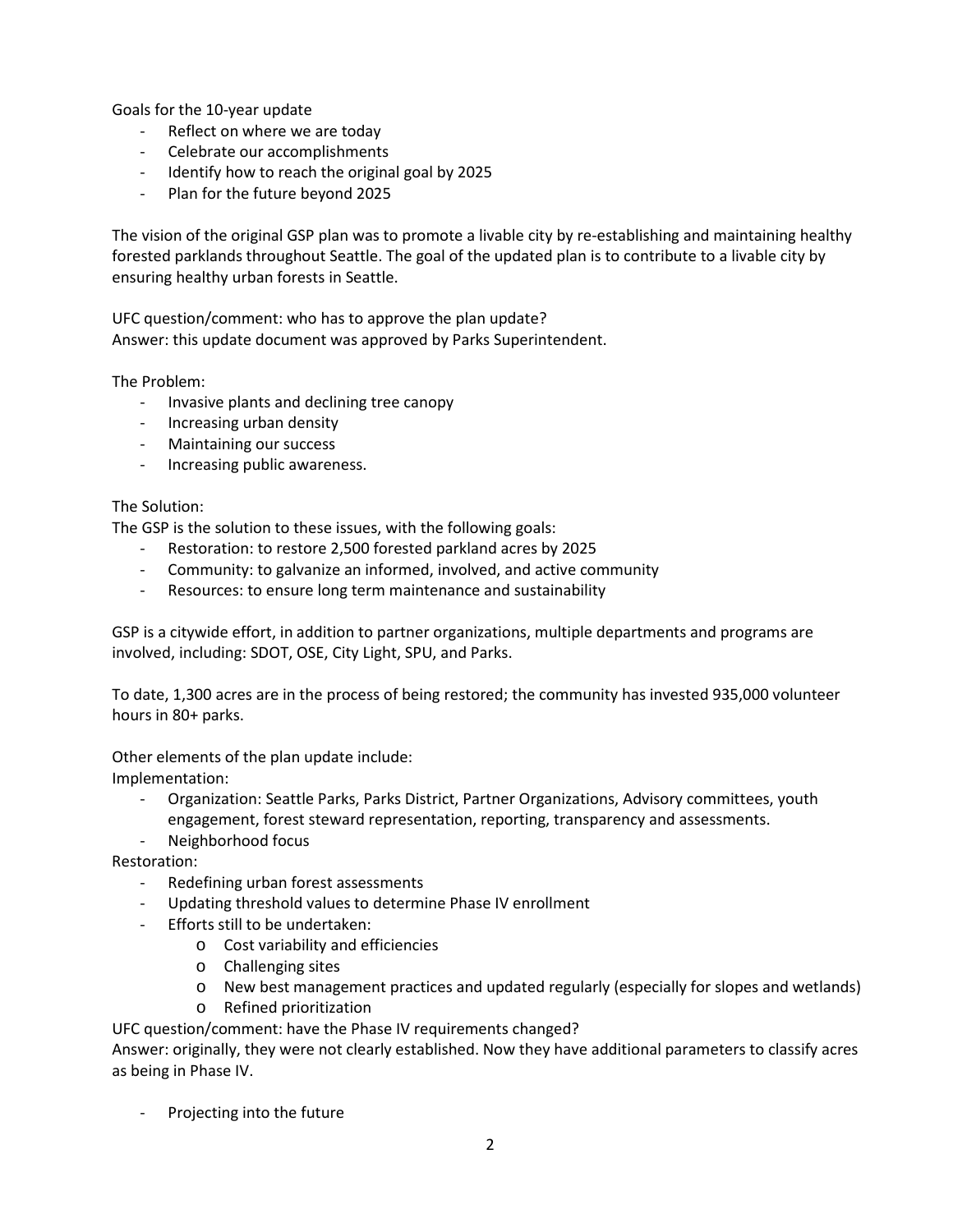- o Recognize long-term needs for field work
- o Evaluate and define equity in restoration
	- **Resources**
	- **volunteers**
	- **Geography**
- o Restoration beyond park boundaries
- o Addressing the effects of climate change on restoration

# Community Engagement:

- **Outreach** 
	- o Improve awareness
	- o Increase feedback opportunities beyond the annual Shareholder's meeting
	- o Allocate funding between Field Work and Community
	- o Improve outreach to and activity in underserved neighborhoods
- Engage Youth
	- o Existing youth programs
		- **Environmental learning center programming**
		- **EXECT** Student Conservation Association (employment program)
		- **FICT** Forest Steward and Partner Organization youth events
		- **Urban Forestry Project**
	- o Proposed youth engagement
		- Add youth to GSP Committees and Executive Council
		- Support and expand the Urban Forestry Project
		- **Increase access to programming for underserved youth**
- The Forest Steward of 2025
	- o New volunteer opportunities (not all field work)
	- o Demographics of volunteers to match the city-at-large
	- o Involvement in and tracking of Phase IV work
	- o Recruiting new Forest Stewards and youth in leadership roles

# Resources

- Funding
	- o Staff (funded by General and Capital funds (REET)
	- o Active restoration (REET & Park District funds)
	- o Maintenance not funded

The 2018 GSP Shareholders meeting will be January 27 at the Daybreak Cultural Center.

UFC question/comment: when will the plan be posted for the UFC to review. Answer: It's currently going through the process.

# **Tree Penalties Director's Rule update**

Faith Lumsden from SDCI presented the draft Director's Rule 21-2017. Historically, SDCI has not been very involved in tree code compliance. They are working on strengthening this piece.

Tree Protection Ordinance – 2009

SMC 25.11 contains lofty goals:

- Protect the urban forest
- Prevent indiscriminate removal and destruction of trees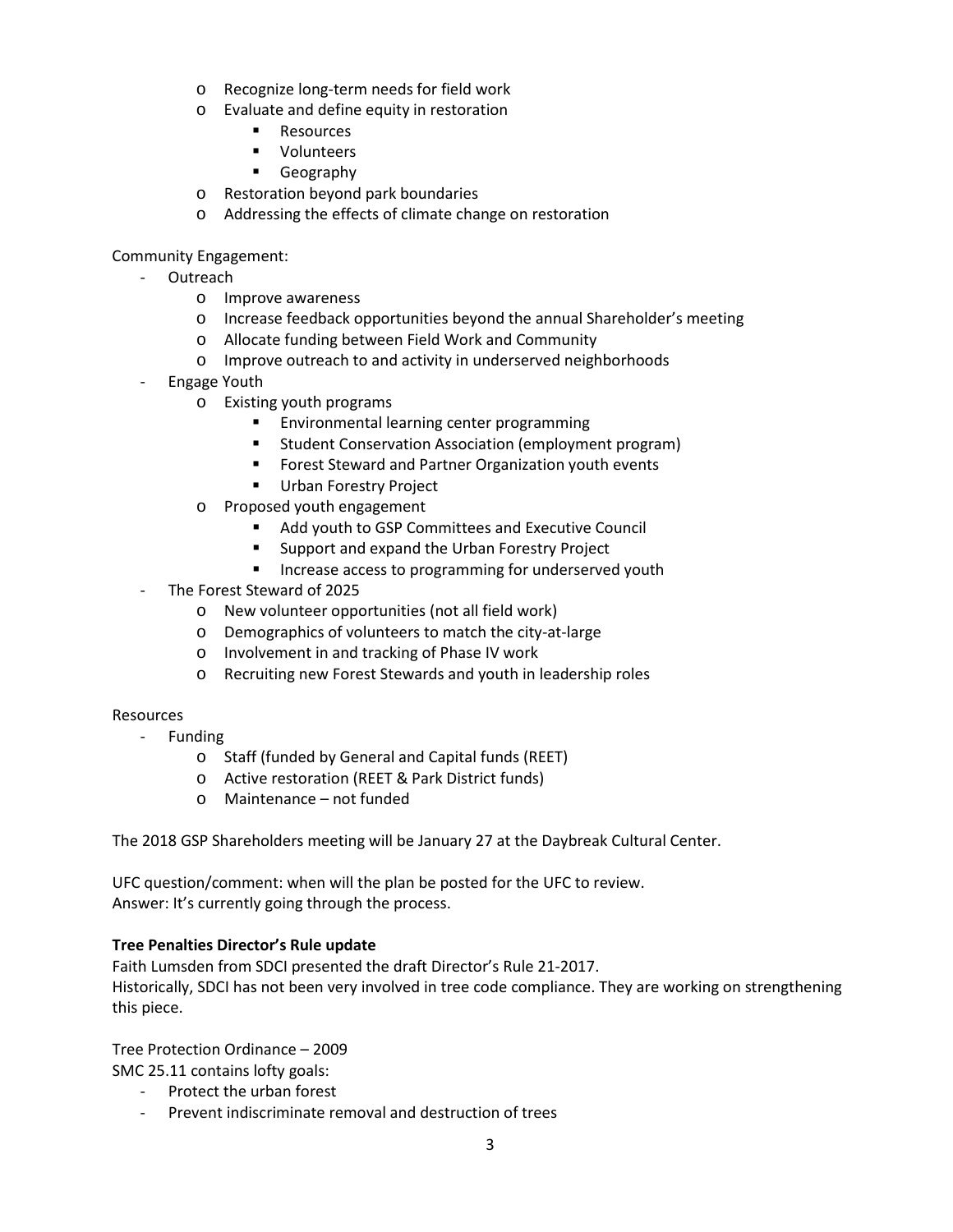- Trade off development flexibility for tree protection
- Especially protect exceptional trees

Enforcement challenges

- No permit required
- The rules are a little complicated
- Must rely on complaints
- Must respond quickly
- Can't always access the property

UFC question/comment: If there is a violation of the tree ordinance, would SDCI enter the property and ask them to cease and desist.

Answer: can post a stop work order, can walk to the front door, but can't enter the property unless invited in by the owner. They have been advised by the Law Department that even if they gathered evidence, if they were not invited in, the evidence would not be admissible in court.

They got over 300 complaints this year. Actively managing this work would be a full-time staff person.

UFC question/comment: do you penalize the tree services company? Answer: yes, if they can identify the company they do issue a notice of violation

UFC question/comment: SDOT has been training tree service providers. Can you do that? Answer: SDOT has a good system.

SDOT input: the tree service registration has specific requirements such as having a certified arborist in place. They have threatened with canceling registration due to bad behavior.

Enforcement tools

- Stop work orders
- Notices of violation
- Civil penalties

Penalties for illegal tree cutting

- Penalty = appraised value of the tree(s) affected in accordance with the Guide for Plant Appraisal,  $9<sup>th</sup>$ edition
- Value (penalty amount) = (Basic Tree Cost) x (Species rating %) x (Condition rating %) x (location rating %)

Hard to calculate value when the tree is gone

- SDCI is developing a Director's Rule to help with enforcement
- Rule was published in draft form on Thursday, December 7, 2017
- Comments requested by January 15, 2018.

Draft Director's Rule Overview

- Trunk formula
	- Diameter at Breast Height (DBH)
- Conifer or deciduous
- Species
- Condition
- Location
- **Grove**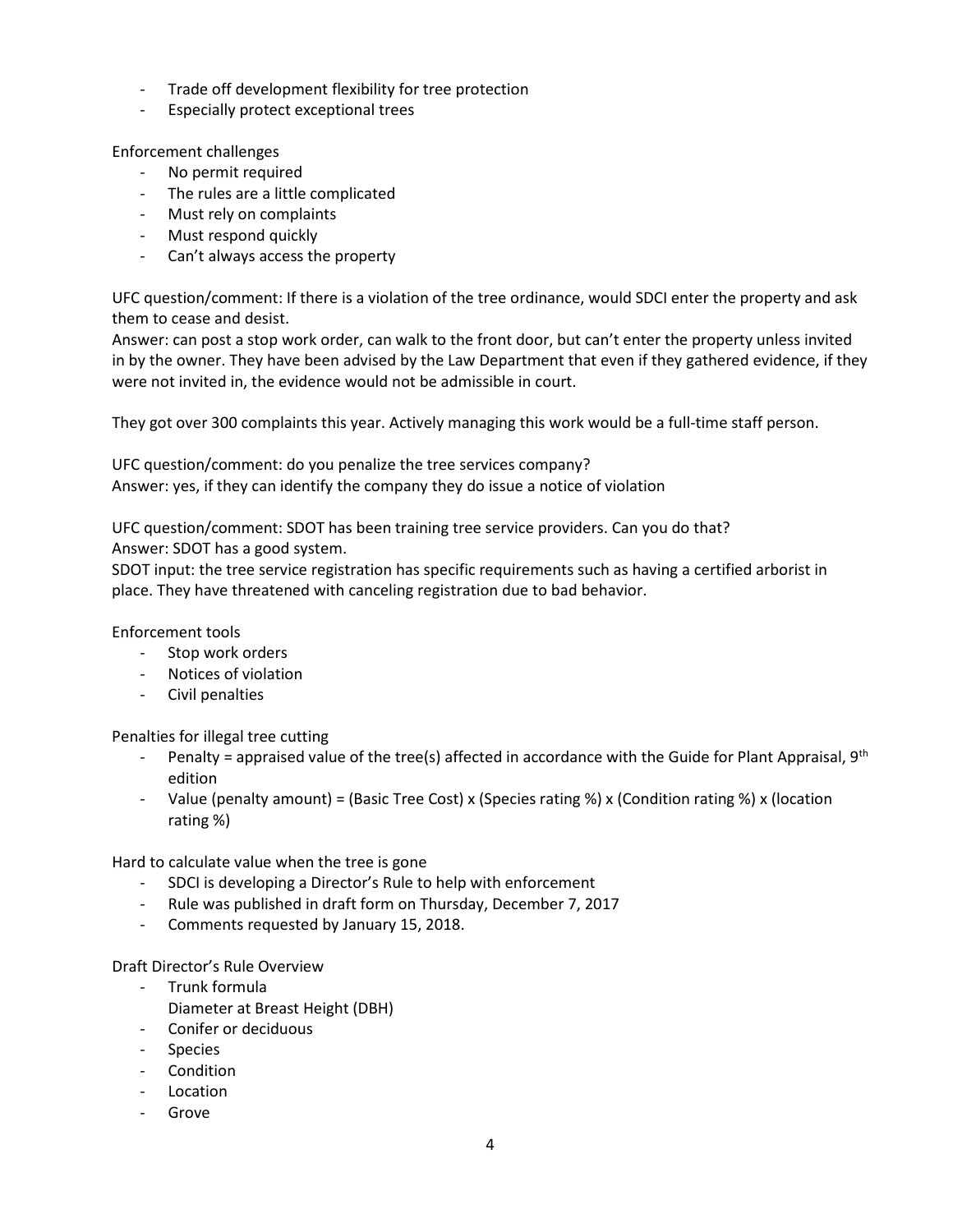Conifers have a low value compared to deciduous.

Faith would like to know if the UFC has a different recommendation to assess penalties instead of using the current formula?

When there are several trees being cut, they are choosing the smallest tree to calculate penalties. Five times in the last six years they have assessed penalties. They don't have a good history in assessing penalties.

UFC question/comment: if there are no permits required, we are talking about citations. We probably want to push people to the right behavior instead of penalizing them.

Answer; there are some people that say they didn't know. Two out of eight were told by their real estate agent to cut the tree.

UFC question/comment: developers are telling people to cut the trees down before they purchase the property.

Answer: we are looking into it. Would they go after the developer or the home owner?

UFC question/comment: what other specific things would you like us to look at in the DR? Answer: look at ways to defend the % ratings for species, condition, and location.

UFC question/comment: the fault that he sees with the current system is that it's complaint-based. Are you looking at what other cities are doing? It might help what other cities are doing? Answer: another section of SDCI is working on that piece. A permit would make enforcement much easier.

# **SDOT's Street Tree Story Map**

Darren Morgan presented the Street Tree Story Map as a new way to communicate. Is the Trees for Seattle Story Map that is initially taking a look at Street Trees. SDOT is entering the third year of the Street Tree Management Plan. The vision is to increase the scope of the map to include all of the City's urban forestry efforts.

This is an ArcGIS platform that is relatively new to the City. This is in draft form and is meant to be shared with internal stakeholders before having it be fully shared with the public, so that he can receive initial input before having it go live in January.

Darren walked the Commission through the Story Map. Council Districts and Census Tracts helped create the SDOT Street Tree Management Units. If you zoom in you can get information on individual trees.

UFC question/comment: will it determine who I need to contact? Answer; yes, you just click on the specific tree.

The majority of Street Tree Management units have close to 50% of a single genus, which is not good for resiliency of our urban forest.

UFC question/comment: this map would be a great tool to educate people.

# **Chair and Vice-chair elections**

Weston will be serving as the 2018 chair and Joanna as the vice-chair.

#### **Public comment**